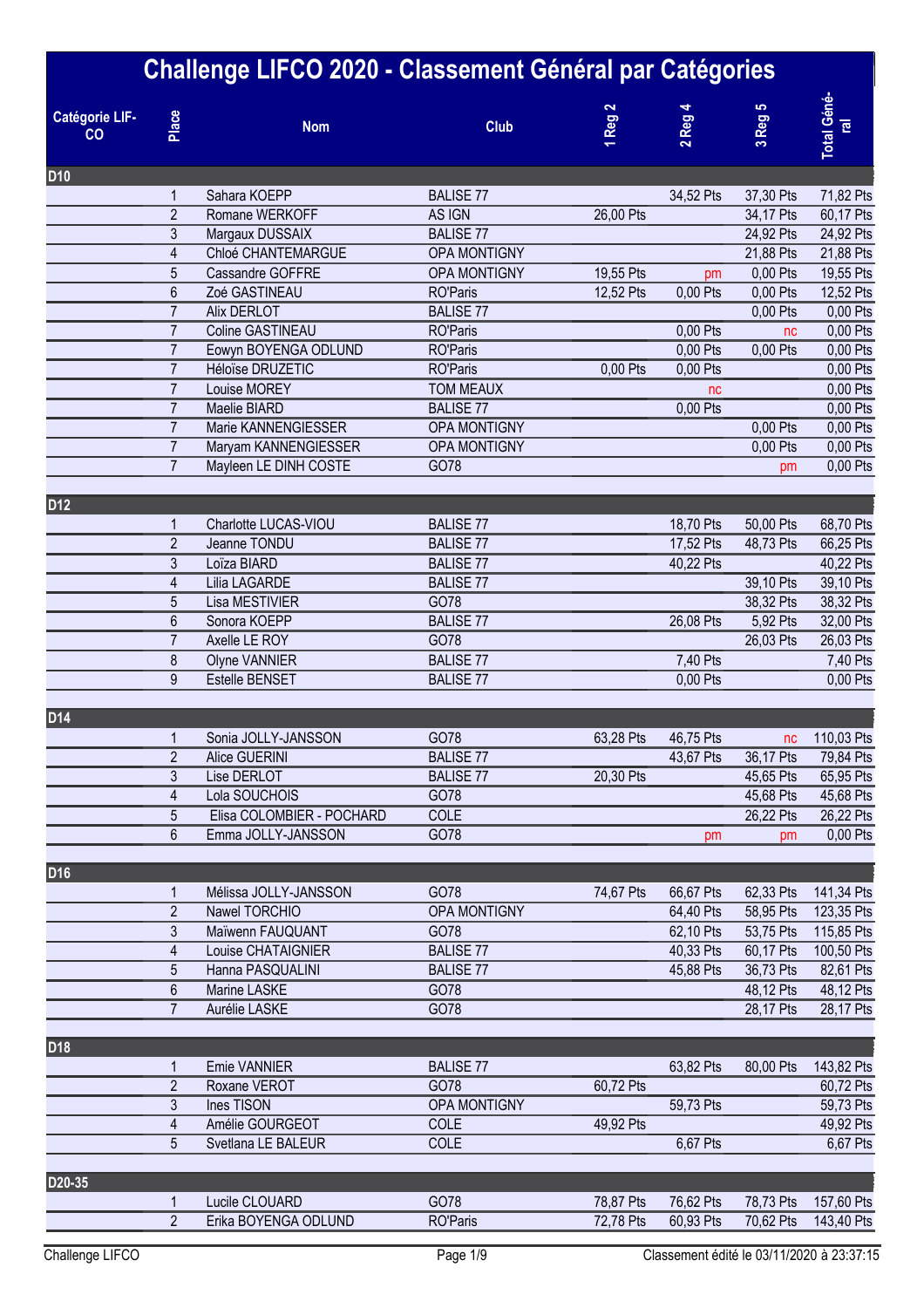|                             |                 | Challenge LIFCO 2020 - Classement Général par Catégories |                                    |                        |                                             |             |                                     |
|-----------------------------|-----------------|----------------------------------------------------------|------------------------------------|------------------------|---------------------------------------------|-------------|-------------------------------------|
| <b>Catégorie LIF-</b><br>CO | Place           | <b>Nom</b>                                               | <b>Club</b>                        | Reg <sub>2</sub>       | Reg <sub>4</sub><br>$\overline{\mathbf{c}}$ | Reg 5<br>S, | <b>Total Géné</b><br>$\overline{e}$ |
|                             | 3               | <b>Aurelia PARIS</b>                                     | <b>RO'Paris</b>                    |                        | 76,00 Pts                                   | 64,88 Pts   | 140,88 Pts                          |
|                             | 4               | Solene ESTIVAL                                           | USM/CO                             |                        | 69,52 Pts                                   | 66,00 Pts   | 135,52 Pts                          |
|                             | 5               | Sandra BESTEL                                            | <b>COLE</b>                        | 78,47 Pts              | 55,38 Pts                                   | 56,70 Pts   | 135,17 Pts                          |
|                             | 6               | Sophie HADJIANGELIS                                      | OPA MONTIGNY                       |                        | 61,35 Pts                                   | 67,08 Pts   | 128,43 Pts                          |
|                             | $\overline{7}$  | Lara TEMMERMAN                                           | <b>RO'Paris</b>                    | 57,07 Pts              | 41,83 Pts                                   | 64,72 Pts   | 121,79 Pts                          |
|                             | 8               | Carole RINTJEMA                                          | <b>BALISE 77</b>                   |                        | 47,83 Pts                                   | 52,40 Pts   | 100,23 Pts                          |
|                             | 9<br>10         | Léonor PEDRO                                             | <b>RO'Paris</b>                    | 46,92 Pts              | 0,00 Pts                                    | 50,67 Pts   | 97,59 Pts                           |
|                             | 11              | Lolita LAURENT<br><b>Claire ANTONY</b>                   | <b>RO'Paris</b>                    | 54,10 Pts<br>80,00 Pts | 39,82 Pts                                   |             | 93,92 Pts<br>80,00 Pts              |
|                             | $\overline{12}$ | Aurélie CHAUDON                                          | Garde Rép.<br><b>RO'Paris</b>      | 62,38 Pts              |                                             | 15,75 Pts   | 78,13 Pts                           |
|                             | 13              | Laura BERNARD                                            | <b>RO'Paris</b>                    |                        |                                             | 74,32 Pts   | 74,32 Pts                           |
|                             | 14              | Prune MESYNGIER                                          |                                    | 68,18 Pts              |                                             |             | 68,18 Pts                           |
|                             | 15              | Mélanie PEKER                                            | OPA MONTIGNY                       |                        | 66,30 Pts                                   | nc          | 66,30 Pts                           |
|                             | 16              | Emilie SEGUINOT                                          | <b>DSA</b>                         |                        | 56,67 Pts                                   |             | 56,67 Pts                           |
|                             | 17              | Eloise LOUVET                                            | <b>OPA MONTIGNY</b>                |                        | 56,58 Pts                                   |             | 56,58 Pts                           |
|                             | 18              | Amandine WU                                              | ASMB-CO                            | 54,53 Pts              |                                             |             | 54,53 Pts                           |
|                             | 19              | Nathalie FEIGNIER                                        | COLE                               |                        |                                             | 54,28 Pts   | 54,28 Pts                           |
|                             | 20              | Valérie TRUONG                                           | ACBeauchamp                        | 31,20 Pts              |                                             | 20,55 Pts   | 51,75 Pts                           |
|                             | $\overline{21}$ | <b>Marion VALETTE</b>                                    | <b>RO'Paris</b>                    |                        | 45,65 Pts                                   |             | 45,65 Pts                           |
|                             | $\overline{22}$ | Céline PEKER                                             | OPA MONTIGNY                       |                        | 41,73 Pts                                   |             | 41,73 Pts                           |
|                             | 23              | Caroline BOULAIS                                         | <b>RO'Paris</b>                    | 37,20 Pts              |                                             | nc          | 37,20 Pts                           |
|                             | 24              | Célia BIGUZZI                                            | <b>RO'Paris</b>                    | 35,82 Pts              |                                             |             | 35,82 Pts                           |
|                             | 25              | Marie CARUEL                                             | GO78                               |                        | 30,22 Pts                                   |             | 30,22 Pts                           |
|                             | 26              | Coline DELAVELLE                                         | AS IGN                             |                        |                                             | 18,33 Pts   | 18,33 Pts                           |
|                             | 27              | Amandine LECOMTE                                         | GO78                               |                        |                                             | 11,77 Pts   | 11,77 Pts                           |
|                             | 28              | Elodie COLLIGNON                                         | ACBeauchamp                        | 9,03 Pts               |                                             |             | 9,03 Pts                            |
|                             | 29              | Emeline BRULEY                                           | OPA MONTIGNY                       |                        |                                             | 0,00 Pts    | 0,00 Pts                            |
|                             | 29              | Raphaëlle PERPERE                                        | <b>RO'Paris</b>                    |                        | 0,00 Pts                                    |             | 0,00 Pts                            |
|                             | 29              | Floriane POCHARD                                         | COLE                               |                        |                                             | disq.       | 0,00 Pts                            |
|                             | 29<br>29        | Sophie CORNIQUET                                         | GO78<br>COLE                       |                        | 0,00 Pts                                    | 0,00 Pts    | 0,00 Pts                            |
|                             | 29              | Laura BERNIER<br>Alice BIBETTE                           | <b>RO'Paris</b>                    |                        | 0,00 Pts                                    | disq.       | 0,00 Pts<br>0,00 Pts                |
|                             |                 |                                                          |                                    |                        |                                             |             |                                     |
| D40-45                      |                 |                                                          |                                    |                        |                                             |             |                                     |
|                             | 1               | Sandra OLIVIER                                           | <b>BALISE 77</b>                   |                        | 70,00 Pts                                   | 68,05 Pts   | 138,05 Pts                          |
|                             | $\overline{2}$  | Perrine THENOZ                                           | GO78                               | 79,28 Pts              | 51,57 Pts                                   |             | 130,85 Pts                          |
|                             | 3               | Madeleine TIRBOIS                                        | <b>ERCO</b>                        |                        | 55,03 Pts                                   | 61,85 Pts   | 116,88 Pts                          |
|                             | 4               | Stephanie VARRON                                         | AS IGN                             |                        | 58,65 Pts                                   | 54,20 Pts   | 112,85 Pts                          |
|                             | 5               | Florence LAGRANGE                                        | <b>BALISE 77</b>                   | 57,63 Pts              | 20,92 Pts                                   | 38,30 Pts   | 95,93 Pts                           |
|                             | 6               | Nadejda VASILOI                                          | GO78                               | 48,37 Pts              | 24,10 Pts                                   | 46,07 Pts   | 94,44 Pts                           |
|                             | $\overline{7}$  | Sarah BRUNDU                                             | GO78                               |                        | 45,28 Pts                                   | 46,15 Pts   | 91,43 Pts                           |
|                             | 8               | Patricia KORZEC                                          | <b>BALISE 77</b>                   | 44,00 Pts              | 38,63 Pts                                   | 47,10 Pts   | 91,10 Pts                           |
|                             | 9               | Nanette KOEPP                                            | <b>BALISE 77</b>                   |                        | 37,87 Pts                                   | 46,90 Pts   | 84,77 Pts                           |
|                             | 10              | Alexandra TONDU                                          | <b>BALISE 77</b>                   |                        | 26,67 Pts                                   | 53,98 Pts   | 80,65 Pts                           |
|                             | 11              | Stéphanie DERLOT                                         | <b>BALISE 77</b>                   | 37,70 Pts              |                                             | 41,72 Pts   | 79,42 Pts                           |
|                             | 12              | Gwénaëlle DHERVE                                         | GO78                               |                        | 49,30 Pts                                   | 23,90 Pts   | 73,20 Pts                           |
|                             | 13<br>14        | <b>Christine ERBLAND</b>                                 | COLE                               | 72,37 Pts              |                                             |             | 72,37 Pts                           |
|                             | 15              | Marion DURAND<br>Cecilia DRUZETIC                        | <b>RO'Paris</b><br><b>RO'Paris</b> | 48,12 Pts<br>35,80 Pts | pm<br>31,23 Pts                             | 22,58 Pts   | 70,70 Pts<br>67,03 Pts              |
|                             | 16              | Myriam WERKOFF                                           | AS IGN                             |                        |                                             | 56,35 Pts   | 56,35 Pts                           |
|                             | 17              | Andrea MISZOVITS                                         | OPA MONTIGNY                       |                        | 52,72 Pts                                   | nc          | 52,72 Pts                           |
|                             | 18              | Fanny GUAQUIERE                                          | OPA MONTIGNY                       |                        | pm                                          | 43,93 Pts   | 43,93 Pts                           |
|                             | 19              | Bénédicte LEROUX                                         | GO78                               |                        |                                             | 42,17 Pts   | 42,17 Pts                           |
|                             | 20              | Laurina SIAO                                             | <b>RO'Paris</b>                    |                        | pm                                          | 35,65 Pts   | 35,65 Pts                           |
|                             | 21              | <b>Helene EDIAR</b>                                      | COPS 91                            |                        | 35,12 Pts                                   |             | 35,12 Pts                           |
|                             | 22              | Sandrine DEMARQUAY                                       | <b>DSA</b>                         | 27,05 Pts              | 4,27 Pts                                    |             | 31,32 Pts                           |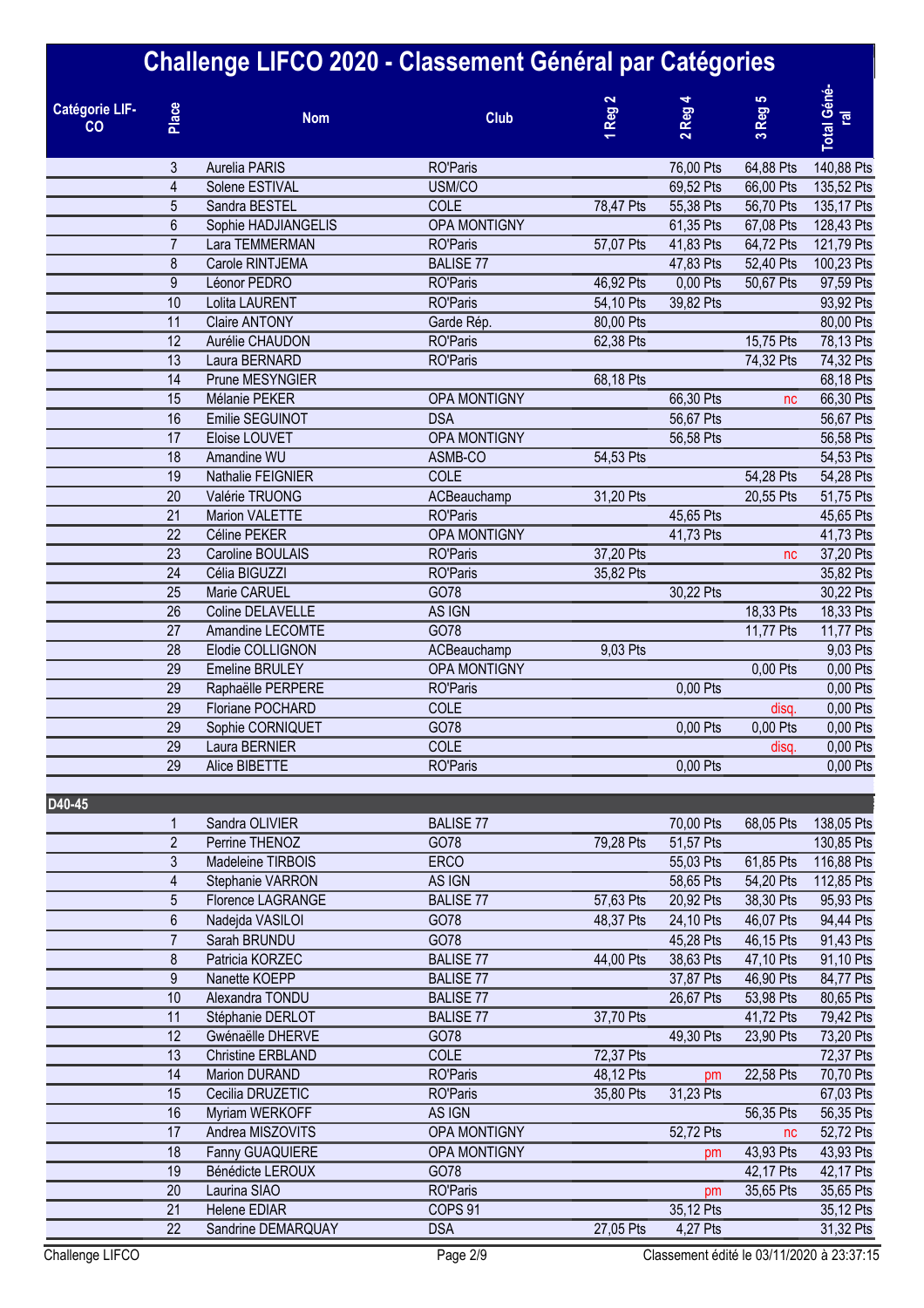|                             |                  | Challenge LIFCO 2020 - Classement Général par Catégories |                                    |                                    |                                |                        |                               |
|-----------------------------|------------------|----------------------------------------------------------|------------------------------------|------------------------------------|--------------------------------|------------------------|-------------------------------|
| <b>Catégorie LIF-</b><br>CO | Place            | <b>Nom</b>                                               | <b>Club</b>                        | $\mathbf{\tilde{c}}$<br><b>Reg</b> | Reg<br>$\overline{\mathbf{v}}$ | Reg <sub>5</sub><br>S, | Total Géné-<br>$\overline{e}$ |
|                             | 23               | Aurélie GIL SILVEIRA                                     | AS IGN                             | 29,67 Pts                          | pm                             |                        | 29,67 Pts                     |
|                             | 24               | Mélanie VERET                                            | <b>RO'Paris</b>                    | 28,42 Pts                          |                                |                        | 28,42 Pts                     |
|                             | 25               | Céline DALIER                                            | <b>ERCO</b>                        |                                    |                                | 27,45 Pts              | 27,45 Pts                     |
|                             | 26               | Isabelle LINTANF                                         | COLE                               |                                    | 20,10 Pts                      |                        | 20,10 Pts                     |
|                             | 27               | Chloé JUNG                                               | GO78                               | 19,40 Pts                          | 0.37 Pts                       |                        | 19,77 Pts                     |
|                             | 28               | Sophie ANTOINE-DELAUME                                   | OPA MONTIGNY                       |                                    |                                | disq.                  | 0,00 Pts                      |
| D50-55                      |                  |                                                          |                                    |                                    |                                |                        |                               |
|                             |                  | Jeanette JANSSON                                         | GO78                               | 69,53 Pts                          | 70,60 Pts                      | 65,95 Pts              | 140,13 Pts                    |
|                             | $\overline{2}$   | <b>Florence BESTEL</b>                                   | COLE                               | 63,77 Pts                          | 47,62 Pts                      | 48,98 Pts              | 112,75 Pts                    |
|                             | $\overline{3}$   | Nathalie RAUTURIER                                       | GO78                               | 54,70 Pts                          |                                | 54,42 Pts              | 109,12 Pts                    |
|                             | $\overline{4}$   | Isabelle TOUZAIN ROULLEAUX                               | COLE                               | 47,67 Pts                          | 38,08 Pts                      | 46,88 Pts              | 94,55 Pts                     |
|                             | $\overline{5}$   | Odile HERVE-JOUSSE                                       | ASMB-CO                            | 47,93 Pts                          | 12,03 Pts                      | 40,02 Pts              | 87,95 Pts                     |
|                             | $\boldsymbol{6}$ | <b>Uli VILLAME</b>                                       | <b>RO'Paris</b>                    | 48,90 Pts                          | nc                             | 37,23 Pts              | 86,13 Pts                     |
|                             | $\overline{7}$   | Valérie PEKER                                            | OPA MONTIGNY                       |                                    | 36,10 Pts                      | 48,13 Pts              | 84,23 Pts                     |
|                             | 8                | Marie FOUCHER                                            | <b>BALISE 77</b>                   |                                    | 31,72 Pts                      | 50,20 Pts              | 81,92 Pts                     |
|                             | 9                | <b>Isabelle VARRON</b>                                   | AS IGN                             |                                    | 40,07 Pts                      | 41,43 Pts              | 81,50 Pts                     |
|                             | 10               | Sandrine TAISSON                                         | GO78                               | 60,10 Pts                          |                                | 18,12 Pts              | 78,22 Pts                     |
|                             | 11               | <b>Isabelle RORA</b>                                     | <b>BALISE 77</b>                   | 40,50 Pts                          |                                | 25,88 Pts              | 66,38 Pts                     |
|                             | 12               | Dominique BOUCHART                                       | GO78                               |                                    | 34,68 Pts                      | 18,62 Pts              | 53,30 Pts                     |
|                             | 13               | Celine EUDIER                                            | <b>TOM MEAUX</b>                   | 50,83 Pts                          | nc                             |                        | 50,83 Pts                     |
|                             | 14               | Elisabeth PEETERS                                        | <b>RO'Paris</b>                    | 46,75 Pts                          |                                |                        | 46,75 Pts                     |
|                             | 15               | caroline BOUCHERIE                                       | <b>BALISE 77</b>                   |                                    | 0,00 Pts                       | 42,78 Pts              | 42,78 Pts                     |
|                             | 16               | Arlette CLET                                             | USM/CO                             |                                    |                                | 41,50 Pts              | 41,50 Pts                     |
|                             | 17               | Laurence ROUMY                                           | OPA MONTIGNY                       |                                    | 24,57 Pts                      | 5,87 Pts               | 30,44 Pts                     |
|                             | 18               | Nathalie LEVREUX                                         | GO78                               |                                    |                                | 27,90 Pts              | 27,90 Pts                     |
|                             | 19               | Manuelle SALATHE                                         | <b>RO'Paris</b>                    |                                    |                                | 22,43 Pts              | 22,43 Pts                     |
|                             | 20               | Solène ROBBE                                             | COLE                               |                                    | 0,00 Pts                       | 19,95 Pts              | 19,95 Pts                     |
|                             | 21               | Françoise CHAMPION                                       | <b>TOM MEAUX</b>                   | 19,88 Pts                          |                                |                        | 19,88 Pts                     |
|                             | 22               | <b>Ulrike CHARDOT</b>                                    | GO78                               | 17,70 Pts                          | 0,00 Pts                       | 0,00 Pts               | 17,70 Pts                     |
|                             | 23               | Catherine GONDAT                                         | ACBeauchamp                        | nc                                 |                                |                        | 0,00 Pts                      |
|                             | 23               | Edith ROSSI                                              | AS IGN                             |                                    | nc                             |                        | 0,00 Pts                      |
|                             | 23               | Judith ELVER                                             | COLE                               |                                    |                                | 0,00 Pts               | 0,00 Pts                      |
|                             | 23               | Marie-Pierre COFFE                                       | ACBeauchamp                        | pm                                 | nc                             |                        | 0,00 Pts                      |
|                             | 23               | Marylise AUTRAN                                          | USM/CO                             |                                    |                                | nc                     | 0,00 Pts                      |
|                             | 23<br>23         | Nathalie DANDEL<br>Sophie BREAUTE                        | <b>RO'Paris</b><br><b>RO'Paris</b> |                                    | nc<br>0,00 Pts                 |                        | 0,00 Pts<br>0,00 Pts          |
|                             |                  |                                                          |                                    |                                    |                                |                        |                               |
| D60 et +                    |                  |                                                          |                                    |                                    |                                |                        |                               |
|                             |                  | Guyonne PETIT                                            | ASMB-CO                            | 59,73 Pts                          | 50,57 Pts                      |                        | 110,30 Pts                    |
|                             | $\overline{2}$   | Dominique BRET                                           | <b>RO'Paris</b>                    | 56,52 Pts                          | 12,48 Pts                      | 52,27 Pts              | 108,79 Pts                    |
|                             | $\mathfrak{Z}$   | Pascale MARTIN                                           | <b>RO'Paris</b>                    | 53,77 Pts                          | 46,67 Pts                      |                        | 100,44 Pts                    |
|                             | 4                | Madeleine DIEUDONNE                                      | ASMB-CO                            | 55,78 Pts                          | 31,97 Pts                      |                        | 87,75 Pts                     |
|                             | 5                | Martine WIBART                                           | ACBeauchamp                        | 70,20 Pts                          |                                | 14,07 Pts              | 84,27 Pts                     |
|                             | 6                | Pascale PREVOST                                          | OPA MONTIGNY                       |                                    | nc                             | 70,00 Pts              | 70,00 Pts                     |
|                             | $\overline{7}$   | Isabelle GLASSET                                         | GO78                               | 34,70 Pts                          | 4,68 Pts                       | 5,60 Pts               | 40,30 Pts                     |
|                             | 8                | Sylvie BOUCHE                                            | COLE                               | 34,87 Pts                          |                                |                        | 34,87 Pts                     |
|                             | $9\,$            | Claudine HALLAY                                          | USM/CO                             |                                    |                                | 33,70 Pts              | 33,70 Pts                     |
|                             | 10<br>11         | Roselyne LABEUR                                          | OPA MONTIGNY                       |                                    | 23,18 Pts                      | nc                     | 23,18 Pts                     |
|                             | 12               | Ariane TESSIER<br>Martine DENIS                          | USM/CO<br>AS IGN                   | 0,00 Pts                           |                                | 11,12 Pts<br>5,05 Pts  | 11,12 Pts                     |
|                             | 13               |                                                          | <b>BALISE 77</b>                   |                                    | pm                             |                        | 5,05 Pts                      |
|                             | 14               | Sylvie LECONTE<br>Catherine DUTERAGE                     | GO78                               |                                    | 4,77 Pts                       | pm                     | 4,77 Pts                      |
|                             | 14               | Odile VARDANEGA                                          | OPA MONTIGNY                       |                                    | pm<br>0,00 Pts                 | aband.                 | 0,00 Pts<br>0,00 Pts          |
|                             | 14               | Sylvie DUBOIS                                            | USM/CO                             |                                    |                                | 0,00 Pts               | 0,00 Pts                      |
|                             |                  |                                                          |                                    |                                    |                                |                        |                               |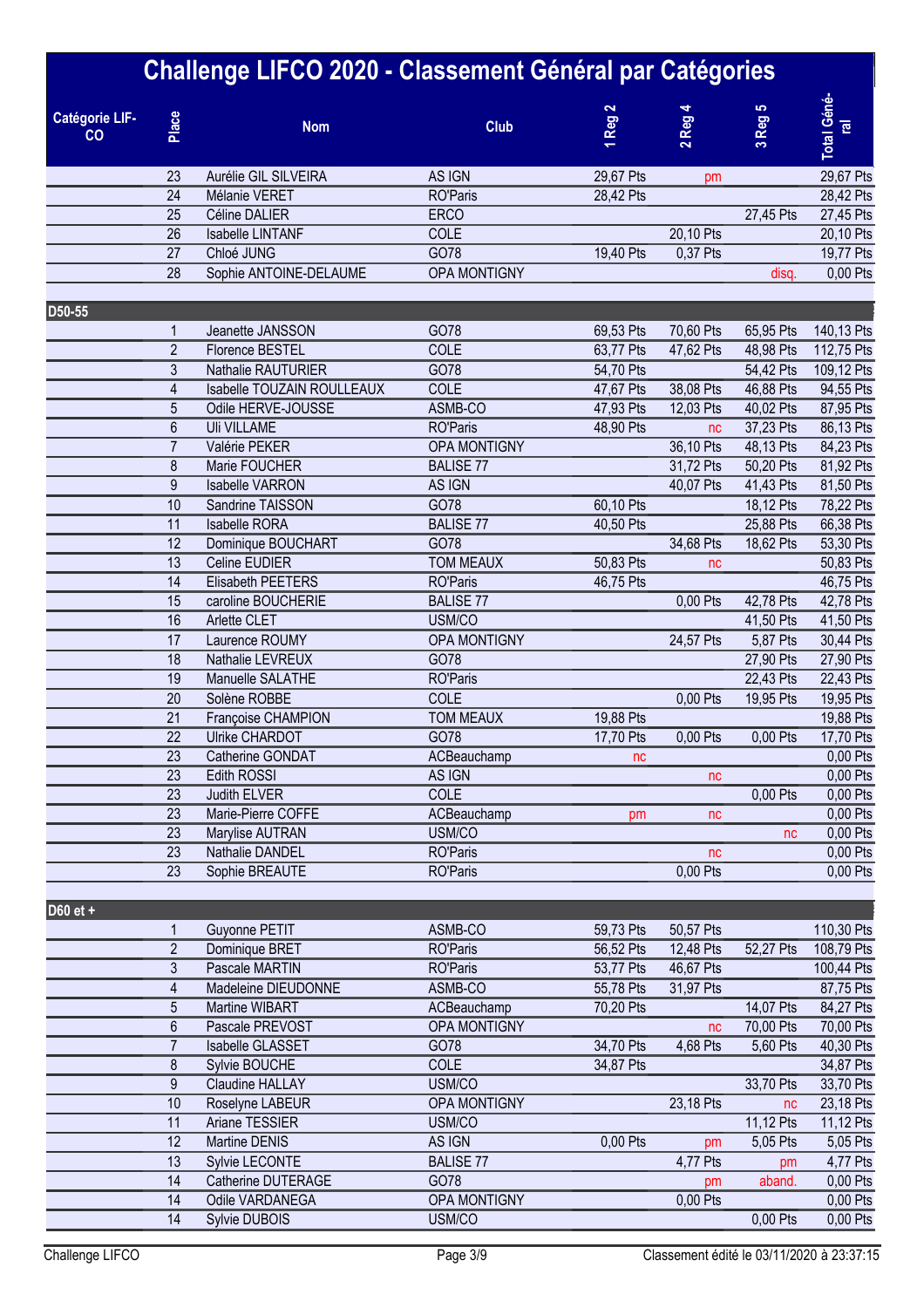|                             |                         | <b>Challenge LIFCO 2020 - Classement Général par Catégories</b> |                                 |           |             |           |                              |
|-----------------------------|-------------------------|-----------------------------------------------------------------|---------------------------------|-----------|-------------|-----------|------------------------------|
| <b>Catégorie LIF-</b><br>CO | Place                   | <b>Nom</b>                                                      | <b>Club</b>                     | 1 Reg 2   | $2$ Reg $2$ | 3 Reg 5   | Total Géné<br>$\overline{e}$ |
| <b>H10</b>                  |                         |                                                                 |                                 |           |             |           |                              |
|                             | 1                       | Arnaud THENOZ                                                   | GO78                            | 42,98 Pts | 44,03 Pts   |           | 87,01 Pts                    |
|                             | $\overline{2}$          | Erwan LE ROUX                                                   | GO78                            | 40,00 Pts | 30,27 Pts   | 46,25 Pts | 86,25 Pts                    |
|                             | 3                       | Jean LE ROUX                                                    | GO78                            | 39,63 Pts | 34,07 Pts   | 40,00 Pts | 79,63 Pts                    |
|                             | 4                       | <b>Tiago GASTINEAU</b>                                          | <b>RO'Paris</b>                 | 0,00 Pts  | 39,47 Pts   | 37,07 Pts | 76,54 Pts                    |
|                             | 5                       | Vassily LEMONIER                                                | OPA MONTIGNY                    |           | 39,43 Pts   | 34,53 Pts | 73,96 Pts                    |
|                             | $6\phantom{a}$          | Tom TIRBOIS                                                     | <b>ERCO</b>                     |           | 32,87 Pts   | 33,18 Pts | 66,05 Pts                    |
|                             | $\overline{7}$          | Raphaël TIRBOIS                                                 | <b>ERCO</b>                     |           | 31,40 Pts   | 30,62 Pts | 62,02 Pts                    |
|                             | 8                       | Kimi SOL                                                        | AS IGN                          |           | 23,20 Pts   | 29,98 Pts | 53,18 Pts                    |
|                             | 9                       | <b>Bastien GASNOT</b>                                           | ACBeauchamp                     |           | 20,48 Pts   | 23,52 Pts | 44,00 Pts                    |
|                             | 10                      | Lucas GIROUX-LECOMTE                                            | GO78                            |           |             | 34,62 Pts | 34,62 Pts                    |
|                             | 11                      | <b>Tristan GASNOT</b>                                           | ACBeauchamp                     |           | 16,43 Pts   | 11,90 Pts | 28,33 Pts                    |
|                             | 12                      | Thomas FRONTY                                                   | GO78                            |           |             | 26,52 Pts | 26,52 Pts                    |
|                             | 13                      | Augustin LE ROUX                                                | GO78                            | 0,00 Pts  | 17,97 Pts   | 0,00 Pts  | 17,97 Pts                    |
|                             | 14                      | Charly YVON CRESTEY                                             | GO78                            |           |             | nc        | 0,00 Pts                     |
|                             | 14                      | <b>Gabriel GILBERT</b>                                          | OPA MONTIGNY                    |           | 0,00 Pts    |           | 0,00 Pts                     |
|                             | 14                      | Giacomo AVVISATI                                                | <b>RO'Paris</b>                 |           | nc          |           | 0,00 Pts                     |
|                             | 14                      | <b>Ilyes ABBAS</b>                                              | <b>RO'Paris</b>                 |           |             | 0,00 Pts  | 0,00 Pts                     |
|                             | 14                      | Marc JEAN-LOUIS                                                 | GO78                            |           |             | 0,00 Pts  | 0,00 Pts                     |
|                             | 14                      | Mats SOL                                                        | AS IGN                          |           | 0,00 Pts    | 0,00 Pts  | 0,00 Pts                     |
|                             | 14                      | Nathan GIL SILVEIRA                                             | AS IGN                          | 0,00 Pts  | 0,00 Pts    | 0,00 Pts  | 0,00 Pts                     |
| H <sub>12</sub>             |                         |                                                                 |                                 |           |             |           |                              |
|                             | 1                       | Erwan YVART                                                     | GO78                            | 60,00 Pts | 58,73 Pts   | 58,83 Pts | 118,83 Pts                   |
|                             | $\overline{2}$          | Jérémie THENOZ                                                  | GO78                            | 57,28 Pts | 59,05 Pts   |           | 116,33 Pts                   |
|                             | 3                       | Hippolyte WERKOFF                                               | AS IGN                          | 50,00 Pts |             | 41,98 Pts | 91,98 Pts                    |
|                             | 4                       | Sacha LAUDET                                                    | <b>BALISE 77</b>                |           | 34,95 Pts   | 38,90 Pts | 73,85 Pts                    |
|                             | 5                       | Achille BOUCHERIE                                               | <b>BALISE 77</b>                |           | 22,47 Pts   | 44,07 Pts | 66,54 Pts                    |
|                             | 6                       | Baptiste NONDEDEO                                               | <b>BALISE 77</b>                |           | 14,93 Pts   | 48,92 Pts | 63,85 Pts                    |
|                             | $\overline{7}$          | Gaël RAVELET                                                    | COLE                            |           | 13,40 Pts   | 35,07 Pts | 48,47 Pts                    |
|                             | 8                       | Timéo ROGUIEZ                                                   | <b>BALISE 77</b>                |           |             | 47,02 Pts | 47,02 Pts                    |
|                             | 9                       | Loic BELLECOURT                                                 | <b>BALISE 77</b>                |           | 33,42 Pts   |           | 33,42 Pts                    |
|                             | 10                      | Alexis COP                                                      | ACBeauchamp                     |           |             | 27,73 Pts | 27,73 Pts                    |
|                             | 11                      | Alexan GOFFRE                                                   | OPA MONTIGNY                    | pm        | 26,05 Pts   | disq.     | 26,05 Pts                    |
|                             | 12                      | Maxime DRUZETIC                                                 | <b>RO'Paris</b>                 | 24,03 Pts |             |           | 24,03 Pts                    |
|                             | 13                      | Ethan MOLLE                                                     | <b>RO'Paris</b>                 |           | 1,28 Pts    |           | 1,28 Pts                     |
|                             | 14                      | Rayan KANNENGIESSER                                             | OPA MONTIGNY                    |           |             | 0.00 Pts  | 0,00 Pts                     |
|                             |                         |                                                                 |                                 |           |             |           |                              |
| H14                         |                         |                                                                 |                                 |           |             |           |                              |
|                             | 1                       | Tom MARIENNE                                                    | OPA MONTIGNY                    | 70,00 Pts | 70,00 Pts   | 65,87 Pts | 140,00 Pts                   |
|                             | $\overline{2}$          | Julien DECOBERT                                                 | OPA MONTIGNY                    |           | 66,90 Pts   | 67,83 Pts | 134,73 Pts                   |
|                             | 3                       | Louis GIL SILVEIRA                                              | AS IGN                          | 50,18 Pts | 39,72 Pts   | 65,48 Pts | 115,66 Pts                   |
|                             | $\overline{\mathbf{4}}$ | maxime TONDU                                                    | <b>BALISE 77</b>                |           | 60,00 Pts   | 54,25 Pts | 114,25 Pts                   |
|                             | $\overline{5}$          | Raphaël YVART                                                   | GO78                            | 58,55 Pts | 50,30 Pts   | 53,55 Pts | 112,10 Pts                   |
|                             | 6                       | Remi BROCHOT                                                    | <b>BALISE 77</b>                | 53,72 Pts | 41,23 Pts   | 48,20 Pts | 101,92 Pts                   |
|                             | $\overline{7}$          | Max SNELLMAN                                                    | <b>BALISE 77</b>                | 36,83 Pts | 39,98 Pts   | 52,00 Pts | 91,98 Pts                    |
|                             | $\boldsymbol{8}$        | Robin GUERINI                                                   | <b>BALISE 77</b>                |           | 33,60 Pts   | 36,28 Pts | 69,88 Pts                    |
|                             | 9                       | Nathan PAYET                                                    | <b>COLE</b>                     |           | 16,93 Pts   | 44,27 Pts | 61,20 Pts                    |
|                             | 10<br>11                | Louis CHANTEMARGUE                                              | OPA MONTIGNY<br><b>RO'Paris</b> |           | 40,00 Pts   | 15,13 Pts | 55,13 Pts                    |
|                             | 12                      | Hugo MOLLE<br>Ivan HUGON                                        | GO78                            |           | 54,75 Pts   |           | 54,75 Pts                    |
|                             | 13                      | Anatole FRENOY                                                  | <b>BALISE 77</b>                |           | 50,00 Pts   | 53,53 Pts | 53,53 Pts<br>50,00 Pts       |
|                             | 14                      | Guillaume PICHON                                                | GO78                            |           |             | 48,17 Pts | 48,17 Pts                    |
|                             | 15                      | Mathis RICHARD                                                  | <b>BALISE 77</b>                |           |             | 46,77 Pts | 46,77 Pts                    |
|                             |                         |                                                                 |                                 |           |             |           |                              |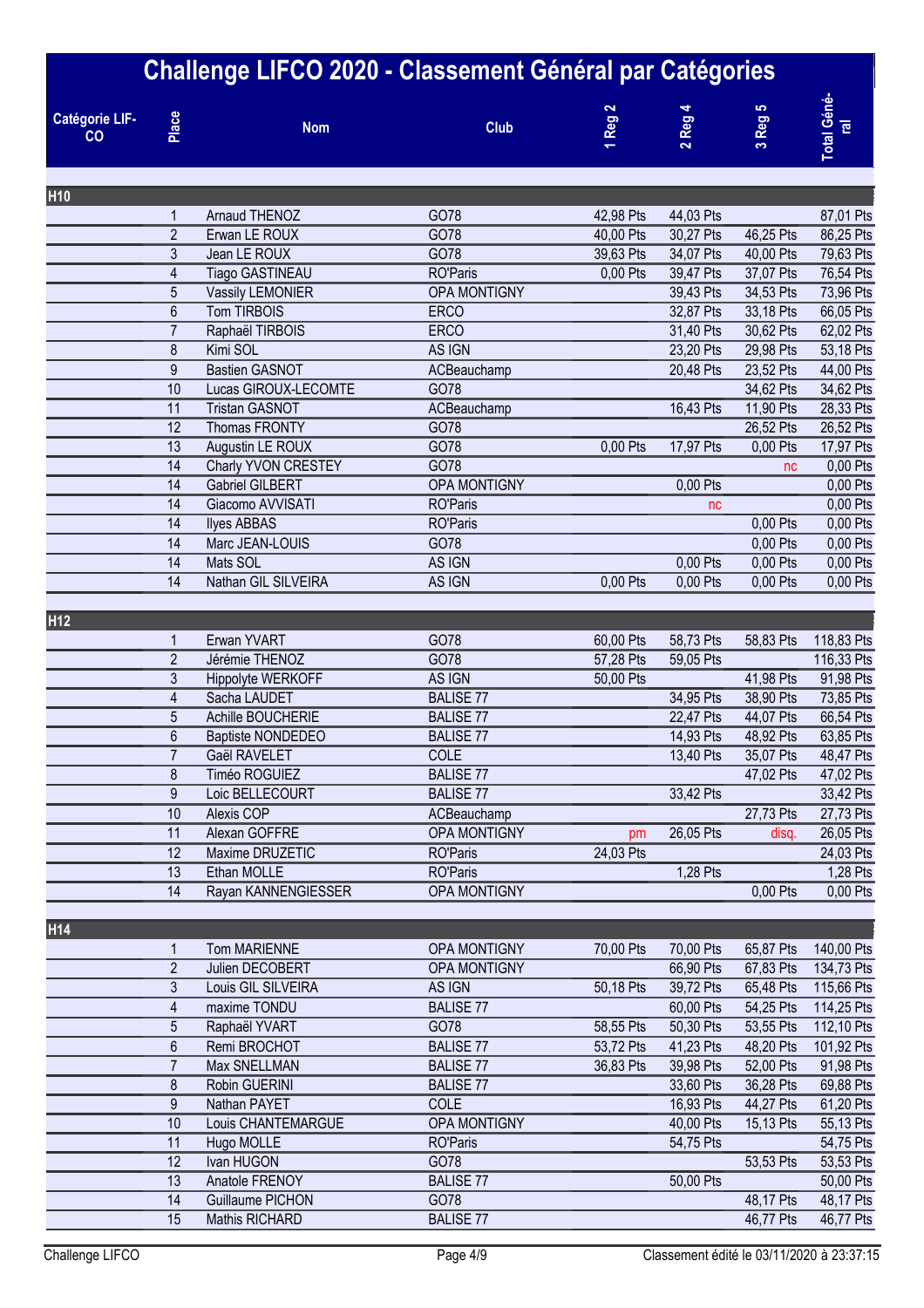|                             |                 | Challenge LIFCO 2020 - Classement Général par Catégories |                      |                        |                        |                        |                               |
|-----------------------------|-----------------|----------------------------------------------------------|----------------------|------------------------|------------------------|------------------------|-------------------------------|
| <b>Catégorie LIF-</b><br>CO | Place           | <b>Nom</b>                                               | <b>Club</b>          | Reg <sub>2</sub>       | $2$ Reg 4              | Reg 5<br>S,            | Total Géné-<br>$\overline{e}$ |
|                             | 16              | Yanis CHAFI                                              | <b>BALISE 77</b>     |                        | nc                     | 44,30 Pts              | 44,30 Pts                     |
|                             | $\overline{17}$ | <b>Gauthier LEFEVRE</b>                                  | <b>BALISE 77</b>     |                        | 0,00 Pts               | 40,03 Pts              | 40,03 Pts                     |
|                             | 18              | Iwen MOREL                                               | <b>OPA MONTIGNY</b>  |                        | 36,83 Pts              | pm                     | 36,83 Pts                     |
|                             | 19              | Titouan ANDRIEU-PHELEP                                   | <b>BALISE 77</b>     |                        |                        | 27,25 Pts              | 27,25 Pts                     |
|                             | 20              | <b>AIDAN PEIS GUERIN</b>                                 | <b>BALISE 77</b>     |                        | nc                     |                        | 0,00 Pts                      |
|                             | 20              | Alexandre DRUZETIC                                       | <b>RO'Paris</b>      | рm                     |                        |                        | 0,00 Pts                      |
|                             | 20              | Paolo GAMBINI-ALVES                                      | <b>BALISE 77</b>     |                        | nc                     |                        | 0,00 Pts                      |
| H16                         |                 |                                                          |                      |                        |                        |                        |                               |
|                             | 1               | <b>Bastien THENOZ</b>                                    | GO78                 | 96,45 Pts              | 83,15 Pts              |                        | 179,60 Pts                    |
|                             | $\overline{2}$  | Antoine DERLOT                                           | <b>BALISE 77</b>     | 86,32 Pts              | 82,65 Pts              | 90,00 Pts              | 176,32 Pts                    |
|                             | 3               | Alec LE HELLOCO                                          | GO78                 | 86,67 Pts              | 85,03 Pts              | 82,10 Pts              | 171,70 Pts                    |
|                             | 4               | <b>Baptiste DELORME</b>                                  | OPA MONTIGNY         |                        | 80,00 Pts              | 82,88 Pts              | 162,88 Pts                    |
|                             | 5               | <b>Alexis LAUDET</b>                                     | <b>OPA MONTIGNY</b>  |                        | 68,28 Pts              | 70,00 Pts              | 138,28 Pts                    |
|                             | $6\phantom{.}6$ | Rudi HEROUARD                                            | OPA MONTIGNY         |                        | 62,78 Pts              | 68,58 Pts              | 131,36 Pts                    |
|                             | $\overline{7}$  | Ilian VANNIER                                            | <b>BALISE 77</b>     |                        | 56,10 Pts              | 73,75 Pts              | 129,85 Pts                    |
|                             | 8<br>9          | Timéo SCHMITT<br><b>Victor ANDRILLON</b>                 | OPA MONTIGNY<br>GO78 | 49,02 Pts              | 64,18 Pts<br>54,02 Pts | 43,57 Pts<br>50,32 Pts | 107,75 Pts                    |
|                             | 10              | Grégoire MONTAGARD                                       | GO78                 |                        |                        | 56,85 Pts              | 104,34 Pts<br>56,85 Pts       |
|                             | $\overline{11}$ | Janis LE CAM BABAK                                       | COLE                 | рm                     | pm<br>36,55 Pts        |                        | 36,55 Pts                     |
|                             | $\overline{12}$ | Damien TALVAS                                            | COLE                 |                        | 32,13 Pts              |                        | 32,13 Pts                     |
|                             | 13              | Lucas GILLARD                                            | <b>BALISE 77</b>     |                        | nc                     |                        | 0,00 Pts                      |
|                             |                 |                                                          |                      |                        |                        |                        |                               |
| H <sub>18</sub>             |                 |                                                          |                      |                        |                        |                        |                               |
|                             | 1               | Corenthin BUFFARD                                        | OPA MONTIGNY         | 84,43 Pts              | 82,17 Pts              | 79,92 Pts              | 166,60 Pts                    |
|                             | $\overline{2}$  | Jules LE MOIGNE                                          | OPA MONTIGNY         |                        | 82,25 Pts              | 72,48 Pts              | 154,73 Pts                    |
|                             | 3               | Damien CHEVREAU                                          | <b>DSA</b>           | 67,18 Pts              |                        | 74,75 Pts              | 141,93 Pts                    |
|                             | 4<br>5          | Jon ICEAGA<br><b>Titouan THONIER</b>                     | GO78<br>GO78         | 69,25 Pts              | 57,95 Pts              | aband.<br>71,03 Pts    | 127,20 Pts<br>71,03 Pts       |
|                             | 6               | <b>Sylvain BAUCHET</b>                                   | <b>DSA</b>           |                        | nc<br>18,57 Pts        |                        |                               |
|                             | $\overline{7}$  |                                                          |                      | 46,15 Pts              |                        | 14,37 Pts              | 64,72 Pts                     |
|                             |                 | Hugo BOUCHART                                            | GO78                 |                        | nc                     |                        | 0,00 Pts                      |
| H20-35                      |                 |                                                          |                      |                        |                        |                        |                               |
|                             | 1               | Nicolas GIRES                                            | Garde Rép.           |                        | 100,00 Pts             | 100,00 Pts             | 200,00 Pts                    |
|                             | $\overline{2}$  | Lionel MELINARD                                          | <b>RO'Paris</b>      | 100,00 Pts             |                        | 83,23 Pts              | 183,23 Pts                    |
|                             | 3               | Aymeric ROGER                                            | GO78                 | 91,85 Pts              | 90,00 Pts              | aband.                 | 181,85 Pts                    |
|                             | 4               | <b>Arnaud DUMAS</b>                                      | GO78                 | 91,43 Pts              | 84,90 Pts              |                        | 176,33 Pts                    |
|                             | 5<br>6          | Antoine STEPHANY                                         | GO78<br>GO78         |                        | 85,22 Pts              | 85,48 Pts              | 170,70 Pts                    |
|                             | $\overline{7}$  | <b>Benoit RAUTURIER</b><br>Eric LE ROUX                  | GO78                 | 91,27 Pts              | 65,97 Pts              | 75,10 Pts              | 166,37 Pts                    |
|                             | 8               | <b>Guillaume GASTINEAU</b>                               | <b>RO'Paris</b>      | 90,00 Pts<br>84,95 Pts | 77,93 Pts              | 73,13 Pts<br>62,47 Pts | 163,13 Pts<br>162,88 Pts      |
|                             | 9               | Manuel BERTHOMIEU                                        | GO78                 | 80,62 Pts              | 78,93 Pts              |                        | 159,55 Pts                    |
|                             | 10              | Arnault BESTEL                                           | COLE                 | 66,67 Pts              | 78,67 Pts              | 78,62 Pts              | 157,29 Pts                    |
|                             | 11              | <b>Thibault CHAPSAL</b>                                  | <b>DSA</b>           | 69,18 Pts              | 75,18 Pts              | pm                     | 144,36 Pts                    |
|                             | 12              | Frederic LOTT                                            | OPA MONTIGNY         |                        | 75,40 Pts              | 67,07 Pts              | 142,47 Pts                    |
|                             | 13              | Francesco AVVISATI                                       | <b>RO'Paris</b>      | 75,78 Pts              | 65,63 Pts              |                        | 141,41 Pts                    |
|                             | 14              | <b>Vincent PEKER</b>                                     | OPA MONTIGNY         |                        | 68,25 Pts              | 65,42 Pts              | 133,67 Pts                    |
|                             | 15              | Nicolas GIBRAT                                           | <b>RO'Paris</b>      |                        | 56,02 Pts              | 64,97 Pts              | 120,99 Pts                    |
|                             | 16              | thomas COIRON                                            | <b>ANSA</b>          |                        | 64,35 Pts              | 55,28 Pts              | 119,63 Pts                    |
|                             | 17              | <b>Thomas LAURENT</b>                                    | <b>RO'Paris</b>      | 58,87 Pts              | 49,48 Pts              | 38,47 Pts              | 108,35 Pts                    |
|                             | 18              | Matthieu RODIER                                          | ACBeauchamp          | 61,03 Pts              |                        | 45,07 Pts              | 106,10 Pts                    |
|                             | 19              | louis BOUCHERIE                                          | <b>BALISE 77</b>     |                        | 45,82 Pts              | 51,65 Pts              | 97,47 Pts                     |
|                             | 20              | Juste RAIMBAULT                                          | <b>BALISE 77</b>     |                        |                        | 92,70 Pts              | 92,70 Pts                     |
|                             | 21              | Jan BAUDET                                               | Garde Rép.           | 89,88 Pts              |                        | nc                     | 89,88 Pts                     |
|                             | 22              | Gaylord HEUTTE                                           | <b>DSA</b>           |                        | 16,57 Pts              | 69,65 Pts              | 86,22 Pts                     |
|                             | 23              | Benjamin BOUILLIE                                        | Garde Rép.           | 85,43 Pts              |                        | nc                     | 85,43 Pts                     |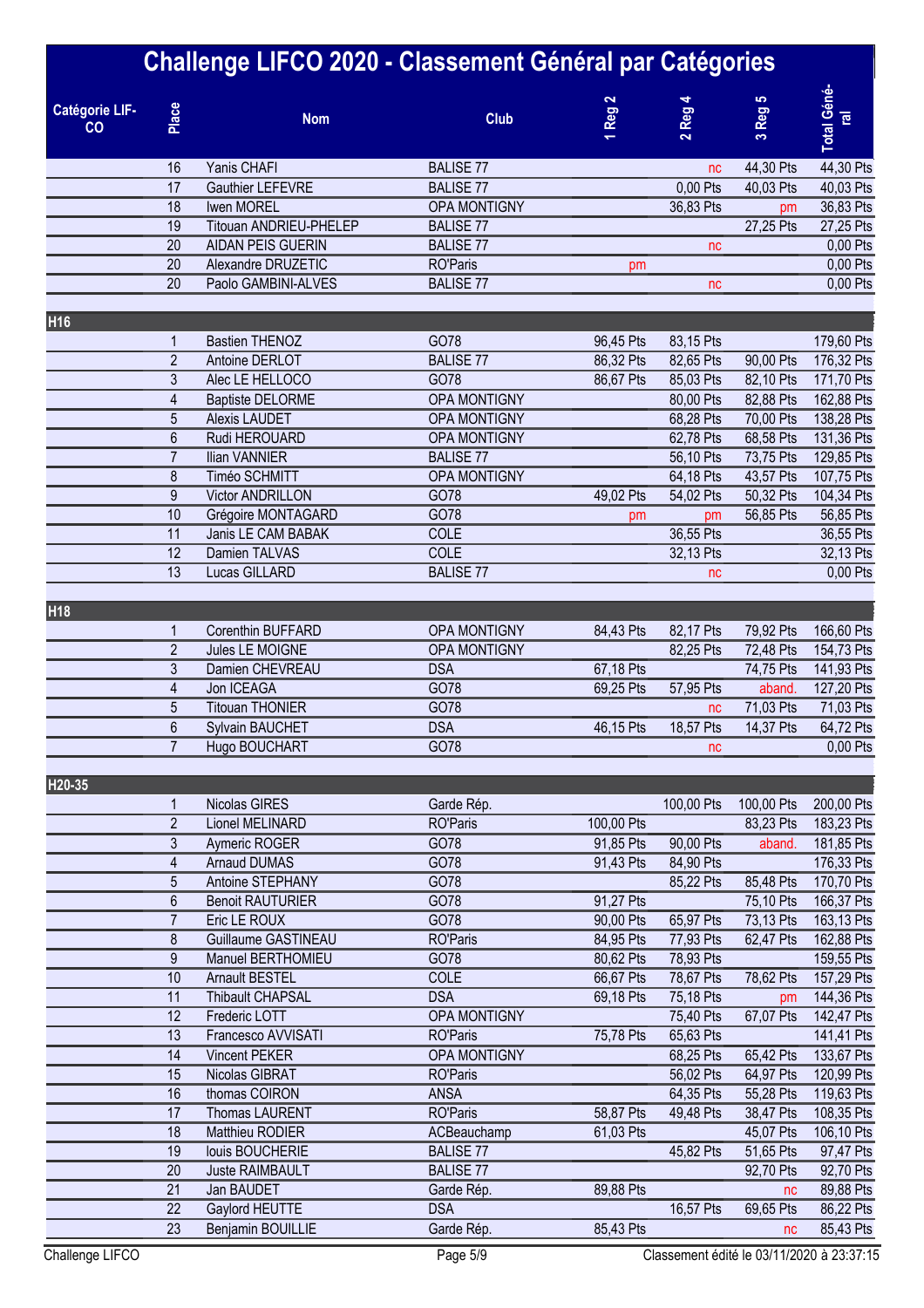|                             |                 | Challenge LIFCO 2020 - Classement Général par Catégories |                          |                  |           |                               |                               |
|-----------------------------|-----------------|----------------------------------------------------------|--------------------------|------------------|-----------|-------------------------------|-------------------------------|
| <b>Catégorie LIF-</b><br>CO | Place           | <b>Nom</b>                                               | <b>Club</b>              | Reg <sub>2</sub> | $2$ Reg 4 | Reg 5<br>$\mathbf{\tilde{c}}$ | Total Géné-<br>$\overline{e}$ |
|                             | 24              | <b>Thibault ERBLAND</b>                                  | COLE                     | 83,57 Pts        |           |                               | 83,57 Pts                     |
|                             | $\overline{25}$ | <b>Antoine PARIS</b>                                     | GO78                     |                  |           | 77,48 Pts                     | 77,48 Pts                     |
|                             | 26              | Hugo LINTANF                                             | COLE                     |                  | 74,33 Pts |                               | 74,33 Pts                     |
|                             | 27              | Malo DOURDOU-VARRON                                      | AS IGN                   |                  | 73,65 Pts |                               | 73,65 Pts                     |
|                             | 28              | <b>Olivier GABRIEL</b>                                   | <b>RO'Paris</b>          | 70,65 Pts        |           |                               | 70,65 Pts                     |
|                             | 29              | Antonio TOLEDO ZAMBRANA                                  | <b>RO'Paris</b>          | 67,20 Pts        |           |                               | 67,20 Pts                     |
|                             | 30              | Fabien BEAUCREUX                                         | Garde Rép.               | 62,02 Pts        |           | nc                            | 62,02 Pts                     |
|                             | 31              | Dominique HALLAY                                         | USM/CO                   |                  |           | 61,97 Pts                     | 61,97 Pts                     |
|                             | 32              | Jonathan BOYER                                           | ACBeauchamp              | 60,52 Pts        |           |                               | 60,52 Pts                     |
|                             | 33              | Hugo JAEGLER                                             | COPS <sub>91</sub>       |                  | 60,07 Pts |                               | 60,07 Pts                     |
|                             | 34              | DAMIEN CLOUZEAU                                          | AS IGN                   |                  | 59,22 Pts |                               | 59,22 Pts                     |
|                             | 35              | Valentin FONTAINE                                        | <b>BALISE 77</b>         |                  |           | 54,37 Pts                     | 54,37 Pts                     |
|                             | 36              | Quentin THOUMIEUX                                        | Garde Rép.               | 43,73 Pts        |           | nc                            | 43,73 Pts                     |
|                             | $\overline{37}$ | <b>Laurent GILLERON</b>                                  | GO78                     |                  |           | 33,22 Pts                     | 33,22 Pts                     |
|                             | 38<br>39        | Alexis DELAVEAU                                          | ASSAP 77                 |                  | pm        | 31,53 Pts                     | 31,53 Pts                     |
|                             | 40              | Arthur CROIZE<br>Sébastien GREARD                        | <b>BALISE 77</b><br>GO78 |                  | 17,67 Pts | 16,03 Pts                     | 17,67 Pts<br>16,03 Pts        |
|                             | 41              | Jérémy BEUSCART                                          | COLE                     |                  | 12,68 Pts |                               | 12,68 Pts                     |
|                             | 42              | Kevin MENARD                                             | <b>RO'Paris</b>          |                  |           |                               | 0,00 Pts                      |
|                             | 42              |                                                          | <b>BALISE 77</b>         |                  | pm        | nc                            |                               |
|                             | 42              | <b>Julien CAMPOS</b>                                     |                          |                  | nc        |                               | 0,00 Pts                      |
|                             | 42              | Nathanaël CHOPIN<br>Simon BAGNIS                         | <b>RO'Paris</b><br>GO78  |                  | nc        |                               | 0,00 Pts                      |
|                             | 42              |                                                          |                          |                  | pm        |                               | 0,00 Pts<br>0,00 Pts          |
|                             | 42              | Stéphane AUGER<br>Thomas YVE                             | Garde Rép.<br>COLE       |                  |           | nc<br>aband.                  | 0,00 Pts                      |
|                             | 42              | Noé DUROCHER                                             | OPA MONTIGNY             |                  |           | aband.                        | 0,00 Pts                      |
|                             |                 |                                                          |                          |                  |           |                               |                               |
| H40-45                      |                 |                                                          |                          |                  |           |                               |                               |
|                             | 1               | <b>Fabrice VANNIER</b>                                   | <b>BALISE 77</b>         |                  | 97,47 Pts | 97,83 Pts                     | 195,30 Pts                    |
|                             | $\overline{2}$  | <b>Benjamin MAURIES</b>                                  | GO78                     | 97,60 Pts        | 83,93 Pts | 87,82 Pts                     | 185,42 Pts                    |
|                             | 3               | <b>Thierry BESTEL</b>                                    | COLE                     | 86,18 Pts        | 74,90 Pts | 80,38 Pts                     | 166,56 Pts                    |
|                             | 4               | Benoît SOL                                               | AS IGN                   | 84,70 Pts        | 78,37 Pts | 75,87 Pts                     | 163,07 Pts                    |
|                             | 5               | Lionel BRAULT                                            | COLE                     |                  | 76,98 Pts | 80,75 Pts                     | 157,73 Pts                    |
|                             | 6               | Herve QUINQUENEL                                         | AS IGN                   | 81,20 Pts        | 74,77 Pts | 68,68 Pts                     | 155,97 Pts                    |
|                             | $\overline{7}$  | Mickaël MOLLE                                            | <b>RO'Paris</b>          |                  | 82,62 Pts | 72,75 Pts                     | 155,37 Pts                    |
|                             | 8               | Jérémie GAUTIER                                          | <b>DSA</b>               | 76,73 Pts        | 75,35 Pts | 68,05 Pts                     | 152,08 Pts                    |
|                             | 9               | Frédéric MONTAGARD                                       | GO78                     | 77,65 Pts        | 59,27 Pts | 72,77 Pts                     | 150,42 Pts                    |
|                             | 10              | Joël ICEAGA                                              | GO78                     | 79,22 Pts        |           | 70,87 Pts                     | 150,09 Pts                    |
|                             | 11              | P-Yves BAUCHET                                           | <b>DSA</b>               | 71,60 Pts        | 72,70 Pts | 39,03 Pts                     | 144,30 Pts                    |
|                             | 12              | Guillaume ORSAL                                          | <b>DSA</b>               | 70,58 Pts        | 65,23 Pts |                               | 135,81 Pts                    |
|                             | 13              | Pierrick GOFFRE                                          | OPA MONTIGNY             | 73,65 Pts        | 61,83 Pts | disq.                         | 135,48 Pts                    |
|                             | 14              | Antoine JOLLY                                            | GO78                     |                  | 64,28 Pts | 66,23 Pts                     | 130,51 Pts                    |
|                             | 15              | Gregory PELLETIER                                        | GO78                     | 79,92 Pts        |           | 49,18 Pts                     | 129,10 Pts                    |
|                             | 16              | Adriaan DAEM                                             | GO78                     | 69,52 Pts        |           | 56,03 Pts                     | 125,55 Pts                    |
|                             | 17              | Carlos GIL SILVEIRA                                      | AS IGN                   | 70,00 Pts        | 41,52 Pts | 52,22 Pts                     | 122,22 Pts                    |
|                             | 18              | Julien GARDEUR                                           | <b>BALISE 77</b>         |                  | 60,90 Pts | 50,22 Pts                     | 111,12 Pts                    |
|                             | 19              | Sylvain MAINGUY                                          | <b>DSA</b>               | 68,57 Pts        | 39,00 Pts |                               | 107,57 Pts                    |
|                             | 20              | Olivier BEDELET                                          | GO78                     | 68,75 Pts        | 35,03 Pts | 38,40 Pts                     | 107,15 Pts                    |
|                             | 21              | Jérôme YVART                                             | GO78                     | 41,60 Pts        | 32,13 Pts | 64,93 Pts                     | 106,53 Pts                    |
|                             | 22              | Djamel REZ                                               | <b>RO'Paris</b>          | 43,82 Pts        | 46,00 Pts | 10,78 Pts                     | 89,82 Pts                     |
|                             | 23              | Laurent COIFFIER                                         | <b>BALISE 77</b>         |                  | 43,35 Pts | 43,22 Pts                     | 86,57 Pts                     |
|                             | 24              | Yann-Pierrick LEMAIRE                                    | GO78                     | 86,12 Pts        |           |                               | 86,12 Pts                     |
|                             | 25              | Etienne MOREY                                            | <b>TOM MEAUX</b>         | 85,73 Pts        | nc        |                               | 85,73 Pts                     |
|                             | 26              | Fabien GUERIN                                            | <b>BALISE 77</b>         |                  | 52,58 Pts | 32,32 Pts                     | 84,90 Pts                     |
|                             | 27              | Aaron KOEPP                                              | <b>BALISE 77</b>         |                  | 35,53 Pts | 46,93 Pts                     | 82,46 Pts                     |
|                             | 28              | Yann HEALY                                               | <b>COLE</b>              |                  | 80,22 Pts |                               | 80,22 Pts                     |
|                             | 29              | <b>Emmanuel ROINE</b>                                    | OPA MONTIGNY             |                  | 78,77 Pts |                               | 78,77 Pts                     |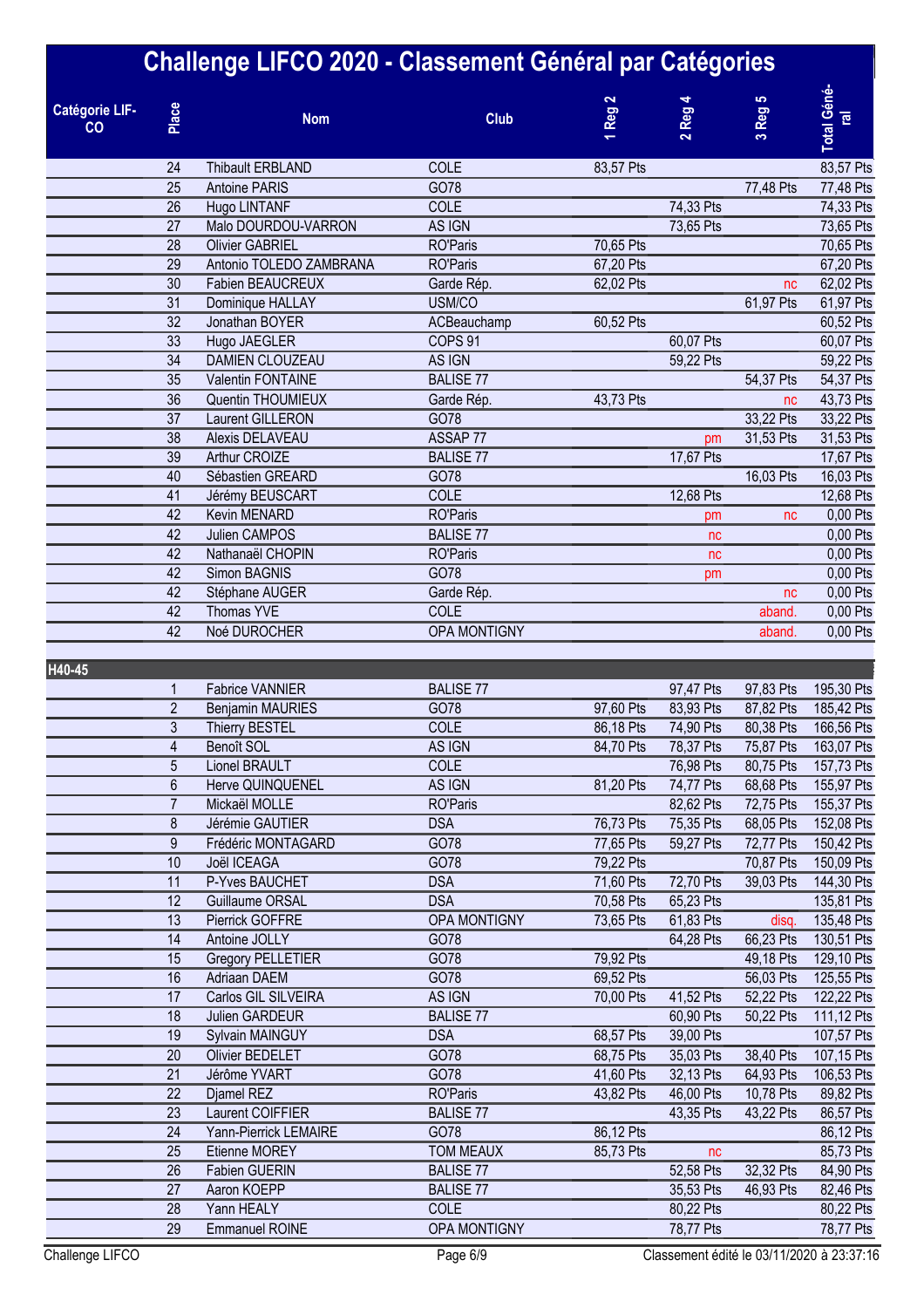|                      |                  | Challenge LIFCO 2020 - Classement Général par Catégories |                    |                        |           |             |                                     |
|----------------------|------------------|----------------------------------------------------------|--------------------|------------------------|-----------|-------------|-------------------------------------|
| Catégorie LIF-<br>CO | Place            | <b>Nom</b>                                               | <b>Club</b>        | Reg <sub>2</sub>       | 2 Reg     | $3$ Reg $5$ | <b>Total Géné</b><br>$\overline{e}$ |
|                      | 30               | Eric TOUZEAU                                             | <b>DSA</b>         | 78,27 Pts              |           |             | 78,27 Pts                           |
|                      | 31               | Michael BIARD                                            | <b>BALISE 77</b>   |                        | 71,15 Pts |             | 71,15 Pts                           |
|                      | 32               | Loïc BERNABLE                                            | ACBeauchamp        | 66,25 Pts              |           |             | 66,25 Pts                           |
|                      | 33               | Philippe-Olivier POUPEAU                                 | AS IGN             | 64,58 Pts              |           |             | 64,58 Pts                           |
|                      | 34               | <b>Olivier MOREL</b>                                     | OPA MONTIGNY       |                        | 62,87 Pts |             | 62,87 Pts                           |
|                      | 35               | Vincent BROCHOT                                          | <b>BALISE 77</b>   |                        | pm        | 60,00 Pts   | 60,00 Pts                           |
|                      | 36               | Thierry WU                                               | ASMB-CO            | 55,98 Pts              |           |             | 55,98 Pts                           |
|                      | 37<br>38         | <b>Cyril TALVAS</b><br><b>Benoit CREMIERE</b>            | COLE<br><b>DSA</b> |                        | 48,15 Pts |             | 48,15 Pts                           |
|                      | $\overline{39}$  | François LINTANF                                         | <b>COLE</b>        |                        | 41,75 Pts | 46,65 Pts   | 46,65 Pts<br>41,75 Pts              |
|                      | 40               | André TISSOT                                             | OPA MONTIGNY       |                        | pm        | 41,12 Pts   | 41,12 Pts                           |
|                      | 41               | Sylvain DALIER                                           | <b>ERCO</b>        |                        |           | 40,82 Pts   | 40,82 Pts                           |
|                      | 42               | Nicolas CONSTANT                                         | COPS <sub>91</sub> |                        | 39,78 Pts |             | 39,78 Pts                           |
|                      | 43               | Jimmy POTEAU                                             | GO78               | 30,35 Pts              |           |             | 30,35 Pts                           |
|                      | 44               | Damien DERLOT                                            | <b>BALISE 77</b>   |                        |           | 27,55 Pts   | 27,55 Pts                           |
|                      | 45               | Miguel TIRBOIS                                           | <b>ERCO</b>        |                        | pm        | 26,95 Pts   | 26,95 Pts                           |
|                      | 46               | Franck ANGELLA                                           | <b>DSA</b>         |                        |           | 25,42 Pts   | 25,42 Pts                           |
|                      | 47               | Stéphane DRUZETIC                                        | <b>RO'Paris</b>    |                        | 12,22 Pts |             | 12,22 Pts                           |
|                      | 48               | Goran COP                                                | ACBeauchamp        |                        |           | 11,77 Pts   | 11,77 Pts                           |
|                      | 49               | <b>Sylvain FUCHS</b>                                     | <b>RO'Paris</b>    |                        |           | 3,75 Pts    | 3,75 Pts                            |
|                      | 50               | Nicolas ROUSSEAUX                                        | <b>RO'Paris</b>    |                        |           | nc          | 0,00 Pts                            |
|                      | 50               | <b>Michel EDIAR</b>                                      | COPS <sub>91</sub> |                        | nc        |             | 0,00 Pts                            |
| H50-55               |                  |                                                          |                    |                        |           |             |                                     |
|                      | 1                | Pascal PANNIER                                           | GO78               | 90,30 Pts              | 78,75 Pts | 85,23 Pts   | 175,53 Pts                          |
|                      | $\overline{2}$   | <b>Eric VANNIER</b>                                      | <b>BALISE 77</b>   |                        | 79,90 Pts | 79,68 Pts   | 159,58 Pts                          |
|                      | 3                | <b>Bruno LEJEUNE</b>                                     | COLE               |                        | 80,00 Pts | 78,42 Pts   | 158,42 Pts                          |
|                      | 4                | Laurent GASNOT                                           | ACBeauchamp        | 78,75 Pts              | 72,98 Pts | 72,72 Pts   | 151,73 Pts                          |
|                      | 5                | Gilles DEROSIN                                           | OPA MONTIGNY       |                        | 77,05 Pts | 72,90 Pts   | 149,95 Pts                          |
|                      | $\boldsymbol{6}$ | <b>Bruno THONIER</b>                                     | GO78               | 76,93 Pts              | nc        | 71,22 Pts   | 148,15 Pts                          |
|                      | $\overline{7}$   | Christophe RAUTURIER                                     | GO78               | 84,80 Pts              |           | 63,22 Pts   | 148,02 Pts                          |
|                      | 8                | Didier GROSHENS                                          | Garde Rép.         | 66,38 Pts              | 73,08 Pts | 74,83 Pts   | 147,91 Pts                          |
|                      | $9\,$<br>10      | Fabien GRUSELLE<br>Alain ROULLEAUX                       | AS IGN<br>COLE     | 80,42 Pts<br>69,75 Pts | 64,10 Pts | 65,30 Pts   | 145,72 Pts<br>133,85 Pts            |
|                      | 11               | Yann LE HELLOCO                                          | GO78               | 71,57 Pts              | 60,98 Pts | 54,23 Pts   | 132,55 Pts                          |
|                      | 12               | Hugues GILLARD                                           | <b>BALISE 77</b>   |                        | 69,15 Pts | 62,92 Pts   | 132,07 Pts                          |
|                      | 13               | Christophe DEVILLERS                                     | Raid-Up            | 69,40 Pts              | 56,08 Pts | 48,73 Pts   | 125,48 Pts                          |
|                      | 14               | Vincent RIGO                                             | <b>DSA</b>         |                        | 63,72 Pts | 59,82 Pts   | 123,54 Pts                          |
|                      | 15               | Jean Marc TOMASSI                                        | <b>RO'Paris</b>    | 53,37 Pts              | 58,47 Pts | 64,30 Pts   | 122,77 Pts                          |
|                      | 16               | Thierry NAVILLE                                          | Raid-Up            | 62,77 Pts              | 59,75 Pts | 0,00 Pts    | 122,52 Pts                          |
|                      | 17               | Tristan HERTZOG                                          | ASMB-CO            | 67,62 Pts              | 49,85 Pts | 49,23 Pts   | 117,47 Pts                          |
|                      | 18               | Stephane MANCEL                                          | <b>DSA</b>         | 59,85 Pts              | 25,48 Pts | 57,50 Pts   | 117,35 Pts                          |
|                      | 19               | Pascal NAEL                                              | AS IGN             | 67,88 Pts              | 42,45 Pts | 49,18 Pts   | 117,06 Pts                          |
|                      | 20               | <b>Edouard SALATHE</b>                                   | <b>RO'Paris</b>    |                        | 62,15 Pts | 53,25 Pts   | 115,40 Pts                          |
|                      | 21               | Francois SENTAGNE                                        | <b>CSA CNSD</b>    |                        | 57,92 Pts | 52,62 Pts   | 110,54 Pts                          |
|                      | 22               | Patrice DELAVEAU                                         | ASSAP 77           |                        | 57,60 Pts | 45,55 Pts   | 103,15 Pts                          |
|                      | 23               | <b>Bertrand PELLIN</b>                                   | ACBeauchamp        |                        | 50,98 Pts | 51,33 Pts   | 102,31 Pts                          |
|                      | 24               | Marc GRANCOIN                                            | GO78               | 53,27 Pts              | 48,97 Pts |             | 102,24 Pts                          |
|                      | 25               | François CARUEL                                          | GO78               | 54,75 Pts              | 45,13 Pts |             | 99,88 Pts                           |
|                      | 26               | Mark DONOVAN                                             | ACBeauchamp        | 59,68 Pts              | 32,43 Pts | 34,87 Pts   | 94,55 Pts                           |
|                      | 27               | Patrick MARTY                                            | GO78               | 61,93 Pts              | 0,00 Pts  | 20,25 Pts   | 82,18 Pts                           |
|                      | 28               | Frederic FISCHER                                         | <b>RO'Paris</b>    | 48,68 Pts              | 32,90 Pts | 19,90 Pts   | 81,58 Pts                           |
|                      | 29               | Jean-Baptiste PIVERT                                     | GO78               | 55,43 Pts              |           | 25,07 Pts   | 80,50 Pts                           |
|                      | 30               | Stéphane TOUSSAINT                                       | <b>BALISE 77</b>   |                        |           | 78,73 Pts   | 78,73 Pts                           |
|                      | 31               | Gilles GARIN                                             | COLE               | 43,43 Pts              | 27,15 Pts | 33,67 Pts   | 77,10 Pts                           |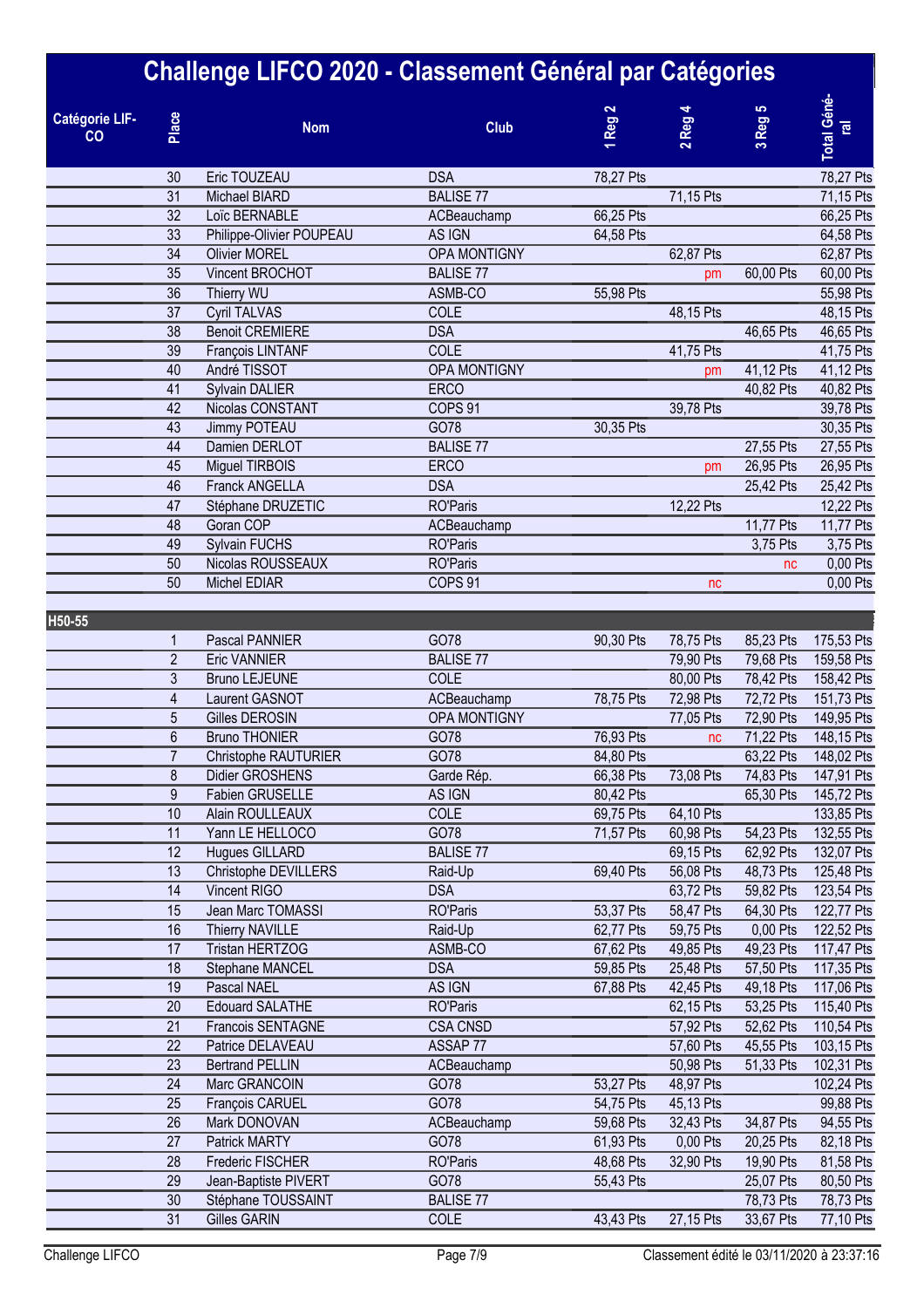|                             |                | Challenge LIFCO 2020 - Classement Général par Catégories |                     |                  |                                             |                        |                              |
|-----------------------------|----------------|----------------------------------------------------------|---------------------|------------------|---------------------------------------------|------------------------|------------------------------|
| <b>Catégorie LIF-</b><br>CO | Place          | <b>Nom</b>                                               | <b>Club</b>         | Reg <sub>2</sub> | Reg <sub>4</sub><br>$\overline{\mathbf{c}}$ | Reg <sub>5</sub><br>S, | Total Géné<br>$\overline{e}$ |
|                             | 32             | Pascal BOUCHERIE                                         | <b>BALISE 77</b>    |                  | 24,78 Pts                                   | 45,75 Pts              | 70,53 Pts                    |
|                             | 33             | Denis ROUZOT                                             | <b>ROC</b>          | 67,47 Pts        |                                             |                        | 67,47 Pts                    |
|                             | 34             | Jocelyn GIBART                                           | GO78                | 42,22 Pts        | 20,63 Pts                                   | 21,65 Pts              | 63,87 Pts                    |
|                             | 35             | <b>Vincent PROST</b>                                     | AS IGN              |                  |                                             | 60,55 Pts              | 60,55 Pts                    |
|                             | 36             | <b>Maurice GIESI</b>                                     | USM/CO              |                  |                                             | 59,70 Pts              | 59,70 Pts                    |
|                             | 37             | <b>Bertrand THENOZ</b>                                   | GO78                | 57,53 Pts        | nc                                          |                        | 57,53 Pts                    |
|                             | 38             | <b>Yves PEKER</b>                                        | <b>OPA MONTIGNY</b> |                  | nc                                          | 57,37 Pts              | 57,37 Pts                    |
|                             | 39             | Daniel COFFE                                             | ACBeauchamp         | 56,87 Pts        | nc                                          |                        | 56,87 Pts                    |
|                             | 40             | Jean-Marie FAUQUANT                                      | GO78                |                  | 51,28 Pts                                   | 2,78 Pts               | 54,06 Pts                    |
|                             | 41             | Lionel FINAUD-GUYOT                                      | <b>BALISE 77</b>    |                  | 42,67 Pts                                   | 11,03 Pts              | 53,70 Pts                    |
|                             | 42             | Christophe BEAUVISAGE                                    | GO78                |                  |                                             | 53,45 Pts              | 53,45 Pts                    |
|                             | 43             | Gilles DE LAMINNE                                        | <b>BALISE 77</b>    |                  | 51,58 Pts                                   |                        | 51,58 Pts                    |
|                             | 44             | Alain CROIZE                                             | <b>BALISE 77</b>    |                  | 21,68 Pts                                   | 26,38 Pts              | 48,06 Pts                    |
|                             | 45             | Christian DUTERAGE                                       | GO78                |                  | 28,38 Pts                                   | 18,68 Pts              | 47,06 Pts                    |
|                             | 46             | Yann LAHELLEC                                            | <b>ROC</b>          | 46,43 Pts        |                                             |                        | 46,43 Pts                    |
|                             | 47             | Etienne PHILIPPOT                                        | ACBeauchamp         |                  |                                             | 44,93 Pts              | 44,93 Pts                    |
|                             | 48             | Patrick FLOQUET                                          | USM/CO              |                  |                                             | 41,47 Pts              | 41,47 Pts                    |
|                             | 49             | Jean-Luc GLASSET                                         | GO78                |                  | 4,95 Pts                                    | 34,67 Pts              | 39,62 Pts                    |
|                             | 50             | <b>Tony HENRY</b>                                        | GO78                |                  |                                             | 38,28 Pts              | 38,28 Pts                    |
|                             | 51             | pierre LE MEUR                                           | <b>ROC</b>          | 36,53 Pts        |                                             |                        | 36,53 Pts                    |
|                             | 52             | Marc BLANQUART                                           | GO78                | 32,55 Pts        | nc                                          |                        | 32,55 Pts                    |
|                             | 53             | Philippe BELAUD                                          | <b>RO'Paris</b>     | 20,00 Pts        | pm                                          | nc                     | 20,00 Pts                    |
|                             | 54             | Félix RODRIGUEZ VAZQUEZ                                  | AS IGN              |                  | 0,00 Pts                                    | 17,95 Pts              | 17,95 Pts                    |
|                             | 55             | Dominique SALOTTI                                        | GO78                | 0,00 Pts         |                                             | 6,28 Pts               | 6,28 Pts                     |
|                             | 56             | Laurent CARRIE                                           | USM/CO              |                  |                                             | aband.                 | 0,00 Pts                     |
|                             | 56             | Gilles BOCQUILLON                                        | AS IGN              |                  | 0,00 Pts                                    |                        | 0,00 Pts                     |
|                             | 56             | Laurent MESSAGEOT                                        | AS IGN              |                  | 0,00 Pts                                    |                        | 0,00 Pts                     |
|                             | 56             | Thierry CHARDOT                                          | GO78                |                  | nc                                          |                        | 0,00 Pts                     |
|                             | 56             | Thierry VERMEERSCH                                       | GO78                |                  |                                             | pm                     | 0,00 Pts                     |
| H60-65                      |                |                                                          |                     |                  |                                             |                        |                              |
|                             | 1              | Dominique SERGEANT                                       | AS IGN              | 80,00 Pts        | 46,85 Pts                                   | 80,00 Pts              | 160,00 Pts                   |
|                             | $\overline{2}$ | Anthony COX                                              | COLE                | 78,82 Pts        | 55,53 Pts                                   | 74,45 Pts              | 153,27 Pts                   |
|                             | 3              | Jose RORA                                                | <b>BALISE 77</b>    | 81,45 Pts        |                                             | 71,12 Pts              | 152,57 Pts                   |
|                             | 4              | Robin LACASSIN                                           | OPA MONTIGNY        |                  | 60,55 Pts                                   | 65,98 Pts              | 126,53 Pts                   |
|                             | 5              | <b>Nick CAMPBELL</b>                                     | GO78                | 72,38 Pts        | 49,77 Pts                                   | 51,23 Pts              | 123,61 Pts                   |
|                             | 6              | Maurice PROVOST                                          | <b>OPA MONTIGNY</b> | 47,78 Pts        |                                             | 73,08 Pts              | 120,86 Pts                   |
|                             | $\overline{7}$ | Alain PORTRON                                            | USM/CO              |                  | 60,98 Pts                                   | 57,83 Pts              | 118,81 Pts                   |
|                             | 8              | Patrick SAINT-UPERY                                      | ACBeauchamp         |                  | 33,47 Pts                                   | 55,48 Pts              | 88,95 Pts                    |
|                             | $\overline{9}$ | Philippe LELOUP                                          | ASMB-CO             | 46,02 Pts        | 29,57 Pts                                   | 33,92 Pts              | 79,94 Pts                    |
|                             | 10             | <b>Thierry FARGANEL</b>                                  | COLE                |                  | 22,25 Pts                                   | 52,68 Pts              | 74,93 Pts                    |
|                             | 11             | Claude COUTURIER                                         | ACBeauchamp         | 45,40 Pts        | 21,73 Pts                                   | 25,72 Pts              | 71,12 Pts                    |
|                             | 12             | <b>Gilbert LECONTE</b>                                   | <b>BALISE 77</b>    |                  | 24,80 Pts                                   | 46,08 Pts              | 70,88 Pts                    |
|                             | 13             | Rene GODEFROY                                            | OPA MONTIGNY        |                  | 66,87 Pts                                   | nc                     | 66,87 Pts                    |
|                             | 14             | Francois SABATIER                                        | COLE                |                  | 36,83 Pts                                   | 26,98 Pts              | 63,81 Pts                    |
|                             | 15             | J-Luc ESTIVAL                                            | USM/CO              |                  |                                             | 62,22 Pts              | 62,22 Pts                    |
|                             | 16             | Michel PINAUD                                            | <b>RO'Paris</b>     |                  | 36,45 Pts                                   | 24,37 Pts              | 60,82 Pts                    |
|                             | 17             | Christian KARPYN                                         | AS IGN              | 31,92 Pts        | 27,98 Pts                                   | nc                     | 59,90 Pts                    |
|                             | 18             | Patrick PREVOST                                          | OPA MONTIGNY        |                  | 41,97 Pts                                   |                        | 41,97 Pts                    |
|                             | 19             | Philippe DUBOIS                                          | USM/CO              |                  |                                             | 38,87 Pts              | 38,87 Pts                    |
|                             | 20             | <b>Francis AUTRAN</b>                                    | USM/CO              |                  |                                             | 34,87 Pts              | 34,87 Pts                    |
|                             | 21             | <b>Hugues PEUREY</b>                                     | COLE                |                  | 0,00 Pts                                    | 30,82 Pts              | 30,82 Pts                    |
|                             | 22             | Eric BOUDY                                               | ACBeauchamp         |                  | 24,65 Pts                                   | 3,80 Pts               | 28,45 Pts                    |
|                             | 23             | <b>Gilbert MARTIN</b>                                    | AS IGN              |                  | pm                                          | 27,35 Pts              | 27,35 Pts                    |
|                             | 24             | Eyal NOY                                                 | GO78                |                  |                                             | 25,53 Pts              | 25,53 Pts                    |
|                             | 25             | <b>Bruno COMBAT</b>                                      | USM/CO              |                  |                                             | 24,95 Pts              | 24,95 Pts                    |